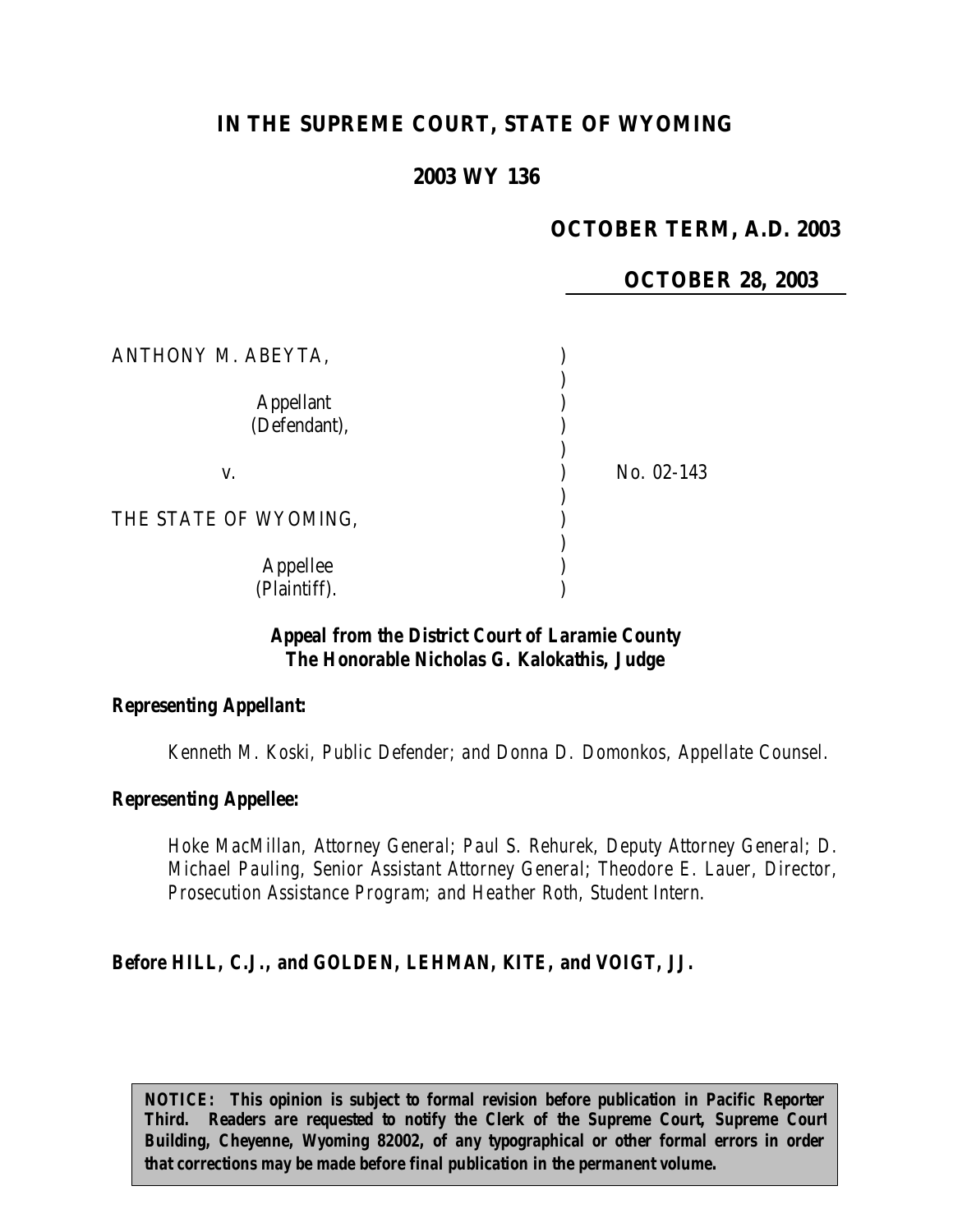#### **VOIGT, Justice.**

[¶1] Anthony Abeyta (Abeyta) appeals from his conviction of a fourth offense of battery on a household member in violation of Wyo. Stat. Ann. § 6-2-501(b) and (f)(ii) (LexisNexis 2003), a felony. The district court sentenced Abeyta to a term of not less than 657 or more than 730 days in the custody of the Wyoming Department of Corrections, with credit against the minimum and maximum sentence for 141 days in presentence confinement. We affirm the conviction, but vacate the sentence and remand to the district court for a new sentencing hearing.

#### *ISSUES*

[¶2] The issues presented by the parties are as follows:

1. Whether the prosecutor committed misconduct when he elicited from a witness a comment on the right to remain silent and comments which usurped the jury's function.

2. Whether the State failed to prove Abeyta had prior domestic violence convictions necessary to convict him of a felony in this case.

We choose to address an additional, fundamental issue:

3. Whether Abeyta's absence from the sentencing proceeding violated W.R.Cr.P. 43.

### **FACTS**

[¶3] On November 16, 2001, Abeyta was charged with battery against a household member.<sup>1</sup> An Information filed November 28, 2001, alleged that Abeyta had previously

"Household member" includes:

- (A) Persons married to each other;
- (B) Persons living with each other as if married;
- (C) Persons formerly married to each other;
- (D) Persons formerly living with each other as if

married;

(E) Parents and their adult children;

<sup>1</sup> Wyo. Stat. Ann. § 35-21-102(a)(iv) (LexisNexis 2001) provides: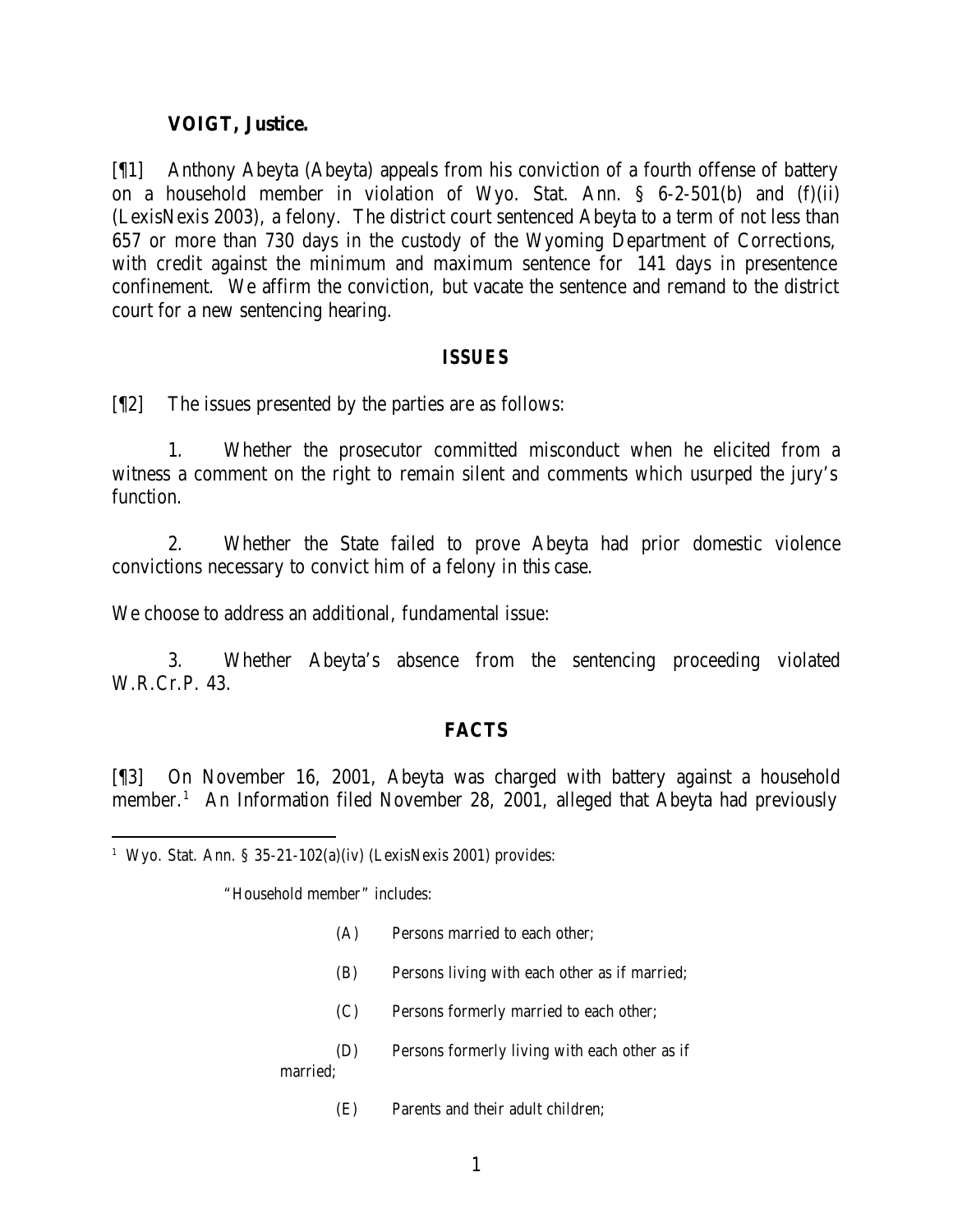been convicted of battery against a household member on two or more occasions in violation of Wyo. Stat. Ann. § 6-2-501(f)(ii), enhancing the potential punishment to that for a felony.

[¶4] According to Shirley Gonzales (Gonzales), she and Abeyta began dating in September 2001. Abeyta lived with his mother while he dated Gonzales, but spent three or four nights a week at Gonzales' apartment. Gonzales testified that Abeyta abused her on two separate occasions, but he was only charged with the incident that occurred on November 14, 2001. Gonzales testified that the first time Abeyta abused her, around November 7, 2001, he pushed her into the bathtub, hit her with the shower curtain rod, and smashed her finger with the toilet seat when she tried to get up. Gonzales testified that she slept in her bedroom closet that night because she feared Abeyta might hurt her again.

[¶5] On November 14, 2001, Gonzales agreed to meet Abeyta at a local bar. Gonzales arrived at approximately 7:20 p.m., but she and Abeyta left soon afterwards and went their separate ways. Gonzales returned to her apartment and then left when she realized Abeyta was there. Gonzales went to a fast food restaurant and ate, went to a park and meditated, and then returned to her apartment to find Abeyta in the kitchen cooking. Gonzales changed her clothes and began reading her Bible in the bedroom.

[¶6] Gonzales testified that Abeyta then entered the bedroom and started throwing food at her and accused her of sleeping with his brother. Abeyta continued to enter and leave the bedroom, and Gonzales finally turned out the light and tried to go to sleep. Abeyta turned on the light, Gonzales left the bedroom, and Abeyta followed her. Gonzales asked Abeyta to return the apartment key she had given him, at which point Abeyta again accused Gonzales of cheating on him. Gonzales claims that Abeyta then threw a mediumsized candle at her that missed her, but left a hole in the wall.

[¶7] Gonzales testified that she then ran into the bedroom to phone for help and Abeyta followed her. According to Gonzales, Abeyta pulled her hair, pushed her onto the bed, and tore the telephone cord out of the wall. Gonzales claims she screamed for her neighbor to help her, and Abeyta then struck her in the mouth causing her hearing aid to fall out and her glasses to fall off. Gonzales stated she ran into the kitchen and began

<sup>(</sup>F) Other adults sharing common living quarters;

<sup>(</sup>G) Persons who are the parents of a child but who are not living with each other; and

<sup>(</sup>H) Persons who are in, or have been in, a dating relationship.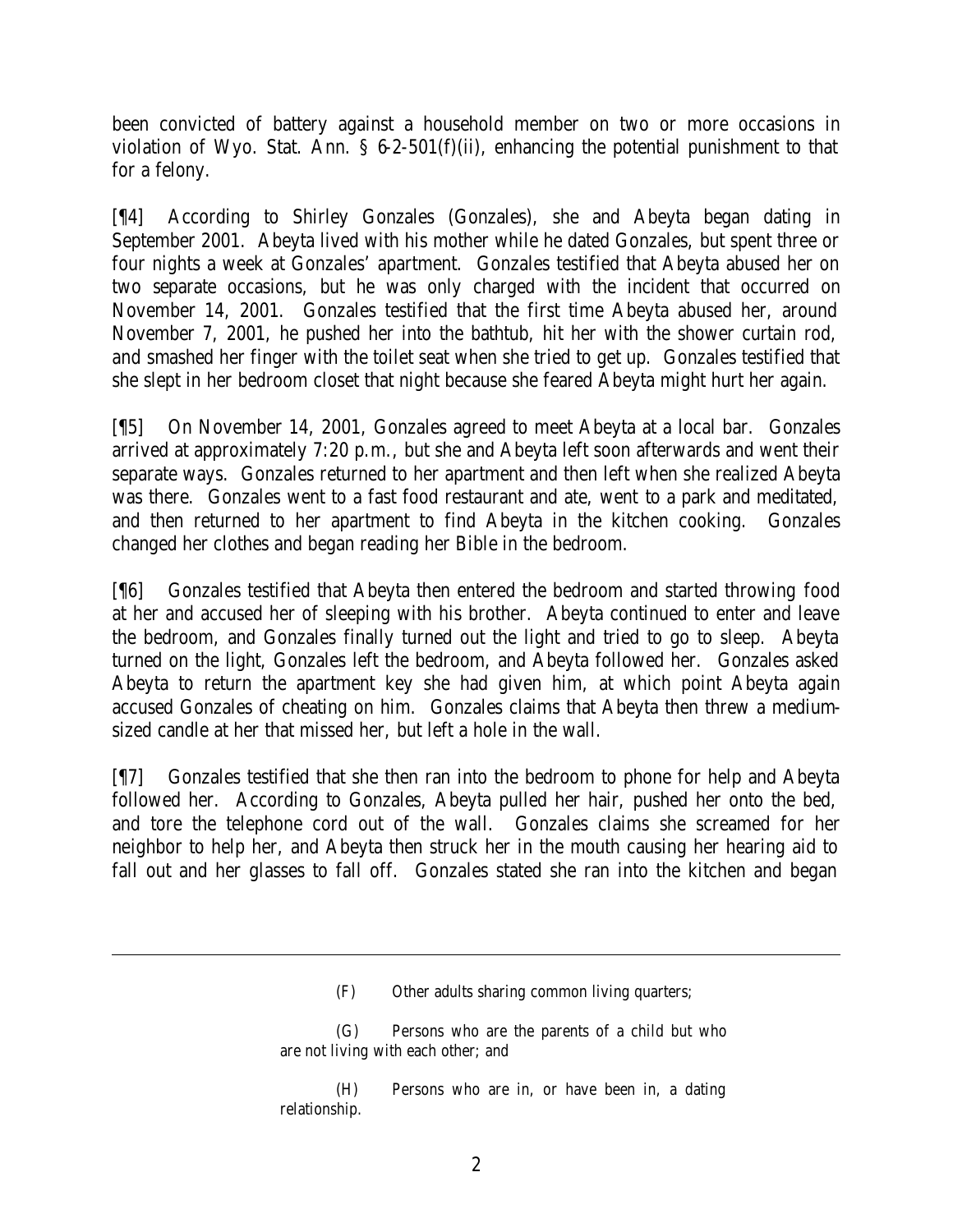pounding on the common wall to alert her neighbor that she needed help.<sup>2</sup> Abeyta allegedly grabbed Gonzales and pulled her hair. Gonzales tried to reach the telephone in the living room, but she testified that Abeyta pulled the cord from the telephone. Gonzales claims she ran into the bedroom and Abeyta followed. Abeyta put his hand over Gonzales' mouth to keep her from screaming for her neighbor. Gonzales stated that she decided to lie quietly and wait for Abeyta to leave. After he left, Gonzales ran to her neighbor and asked him to call the police, which he had already done. Gonzales curled up into a fetal position next to her neighbor's door and waited for police to arrive. The police subsequently apprehended Abeyta approximately five blocks from Gonzales' apartment.

[¶8] A jury found Abeyta guilty of battery and made a special finding that he and Gonzales were household members. At Abeyta's request, the district court sentenced him in absentia and this appeal followed.

## **DISCUSSION**

### **RIGHT TO REMAIN SILENT**

# *[¶9] Abeyta argues that at trial, during direct examination of Police Officer DaFoe, the prosecutor elicited an improper comment regarding Abeyta's silence at the detention center while he was being informed of the charges against him. Officer DaFoe testified that he was filling out forms in Abeyta's presence when Abeyta asked him why he had been arrested. During examination of Officer DaFoe, the following exchange occurred:*

[PROSECUTOR:] So as you were filling this out I take it is when he asked the question, what am I arrested for?

[OFFICER:] Correct.

[PROSECUTOR:] You advised him what?

[OFFICER:] Family violence assault.

[PROSECUTOR:] Any response?

[OFFICER:] He didn't respond at all. As a matter of fact, he changed the subject and started talking to Officer Wood again.

<sup>&</sup>lt;sup>2</sup> After the first abuse incident, Gonzales' neighbor suggested that if she were in need of help to bang on a common wall three or four times and he would phone for help.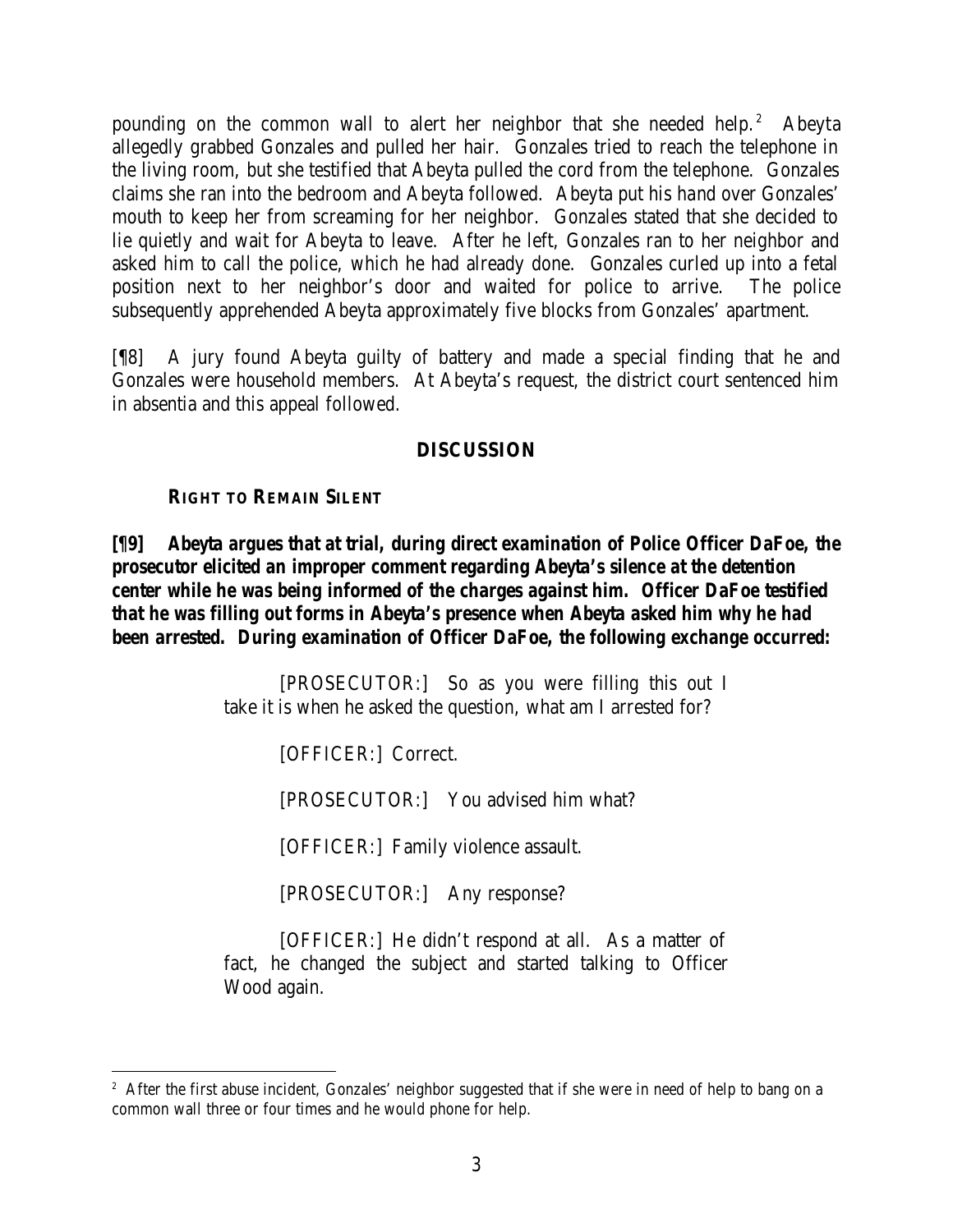[¶10] In the instant case, defense counsel did not object to these alleged comments at trial, and therefore on appeal, we apply the plain error standard. Accordingly, Abeyta must show that the record clearly reflects an error that transgressed a clear and unequivocal rule of law and that such error materially prejudiced a substantial right. *Dysthe v. State,* 2003 WY 20, ¶ 23, 63 P.3d 875, 884 (Wyo. 2003) (*quoting Mazurek v. State*, 10 P.3d 531, 535 (Wyo. 2000)).

[¶11] Abeyta argues in his appellate brief that this questioning "was an obvious attempt by the prosecutor to elicit testimony suggesting . . . Abeyta's silence was proof of guilt." Citing *Tortolito v. State*, 901 P.2d 387 (Wyo. 1995), Abeyta contends that the prosecutor's conduct was improper and his conviction must be reversed. In *Tortolito*, 901 P.2d at 390, we stated that pursuant to Wyo. Const. art. 1,  $\S$  11,<sup>3</sup> an individual's "constitutional right to silence exists at all times—before arrest, at arrest, and after arrest; before a *Miranda* warning and after it. The right is self-executing." We further concluded that:

> Prosecutorial violations are subject to the *Clenin [v. State*, 573 P.2d 844 (Wyo.1978)] rule's mandate that failure to respect the constitutional right of the citizen-accused not to have his silence called to the jury's attention will entitle the accused to a reversal of conviction. *Westmark v. State*, 693 P.2d 220, 221-22 (Wyo.1984), *citing Clenin*. A reference to silence which is not a "comment" will not be reversed absent a showing of prejudice. *Parkhurst v. State*, 628 P.2d 1369, 1382 (Wyo.1981).

A comment upon an accused's silence occurs when used to the state's advantage either as substantive evidence of guilt or to suggest to the jury that the silence was an admission of guilt.

*Tortolito*, 901 P.2d at 390-91.

. . .

[¶12] In right-to-silence cases, we evaluate "'the entire context in which the statements were made' and we will 'not take sentences and phrases out of context.'" *Spinner v. State*, 2003 WY 106, ¶ 19, 75 P.3d 1016, 1024 (Wyo. 2003) (*quoting Robinson v. State*, 11 P.3d 361, 373 (Wyo. 2000), *cert. denied*, 532 U.S. 980 (2001)). We also consider "'whether the prosecutor asked improper questions, whether he emphasized or followed up on the silence issue, and whether he attempted to exploit the issue in any way.'" *Spinner*, 2003

<sup>3</sup> Wyo. Const. art. 1, § 11 states, "[n]o person shall be compelled to testify against himself in any criminal case . . .."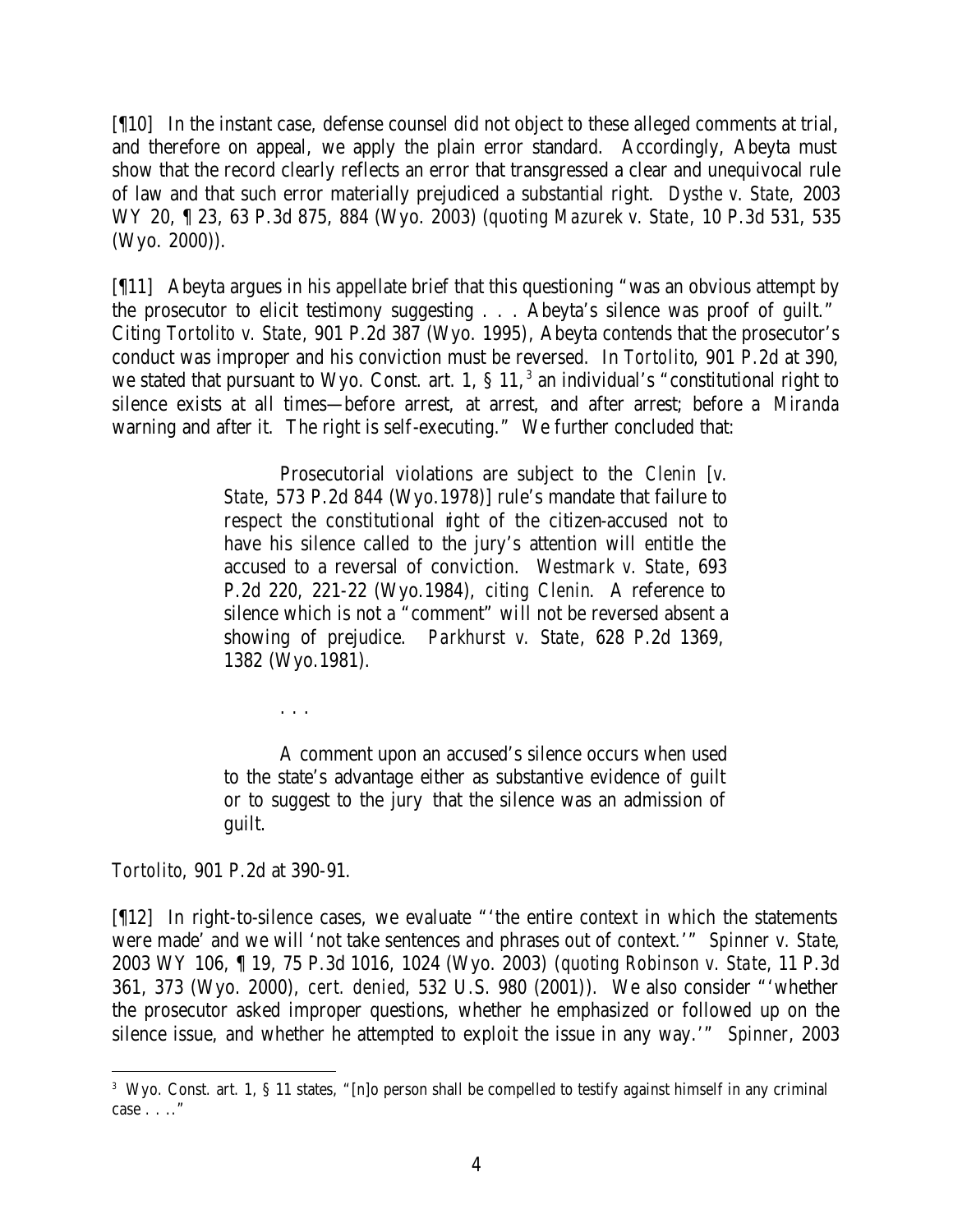WY 106, ¶ 19, 75 P.3d at 1024 (*quoting Lancaster v. State*, 2002 WY 45, ¶ 39, 43 P.3d 80, 96 (Wyo. 2002)).

[¶13] In *Tortolito*, the victim and a bus driver told police that Tortolito had committed a robbery. Following these accusations, officers detained and interrogated Tortolito. Tortolito "remained silent" in the face of the accusations. *Tortolito*, 901 P.2d at 388. In direct examination of the officers, the prosecutor elicited numerous statements about Tortolito's failure to respond to the allegations, and in closing argument, the prosecutor characterized Tortolito's silence as an admission of guilt, which we found to be reversible error. *Tortolito*, 901 P.2d at 390-91. Unlike the prosecutor in *Tortolito*, the prosecutor in the instant case did not emphasize or follow up on the silence issue.

[¶14] We find the instant case more analogous to *Lancaster*, where an officer testified on direct examination that, when he began to ask Lancaster questions, "he ignored me or at least I felt he ignored me. He didn't respond to me at all." *Lancaster,* 2002 WY 45, ¶ 33, 43 P.3d at 94. In *Lancaster* we found that, "unlike in *Tortolito*, the prosecutor did not mention in opening or argue in closing that the appellant's silence somehow proved guilt." *Id.*, 2002 WY 45, ¶ 37, 43 P.3d at 96. We concluded that:

> A prosecutor does not "comment" on a defendant's exercise of his right to silence where he does not attempt to use the silence to the state's advantage, where he does not argue to the jury that the silence was evidence of guilt or an admission of guilt, and where the defendant does not show any prejudice. *Shipman [v. State]*, 2001 WY 11 ¶ 24, 17 P.3d [34] at 39 [(Wyo. 2001)]. Material prejudice is shown only where there is a reasonable possibility that the verdict would have been more favorable to the defendant if the evidence or prosecutorial comment had not been allowed. *Emerson [v. State]*, 988 P.2d [518] at 522 [(Wyo. 1999)].

**Lancaster,** *2002 WY 45, ¶ 39, 43 P.3d at 96.*

*[¶15] In the instant case, the prosecutor asked only one question concerning whether Abeyta responded when told why he had been arrested. The prosecutor did not attempt to use Abeyta's silence to the State's advantage and did not argue to the jury that Abeyta's silence was evidence of or an admission of guilt. In addition, Abeyta does not attempt to show that he was materially prejudiced from the question and response. We conclude that Abeyta has failed to demonstrate any error that transgressed a clear and unequivocal rule of law that adversely affected a substantial right.*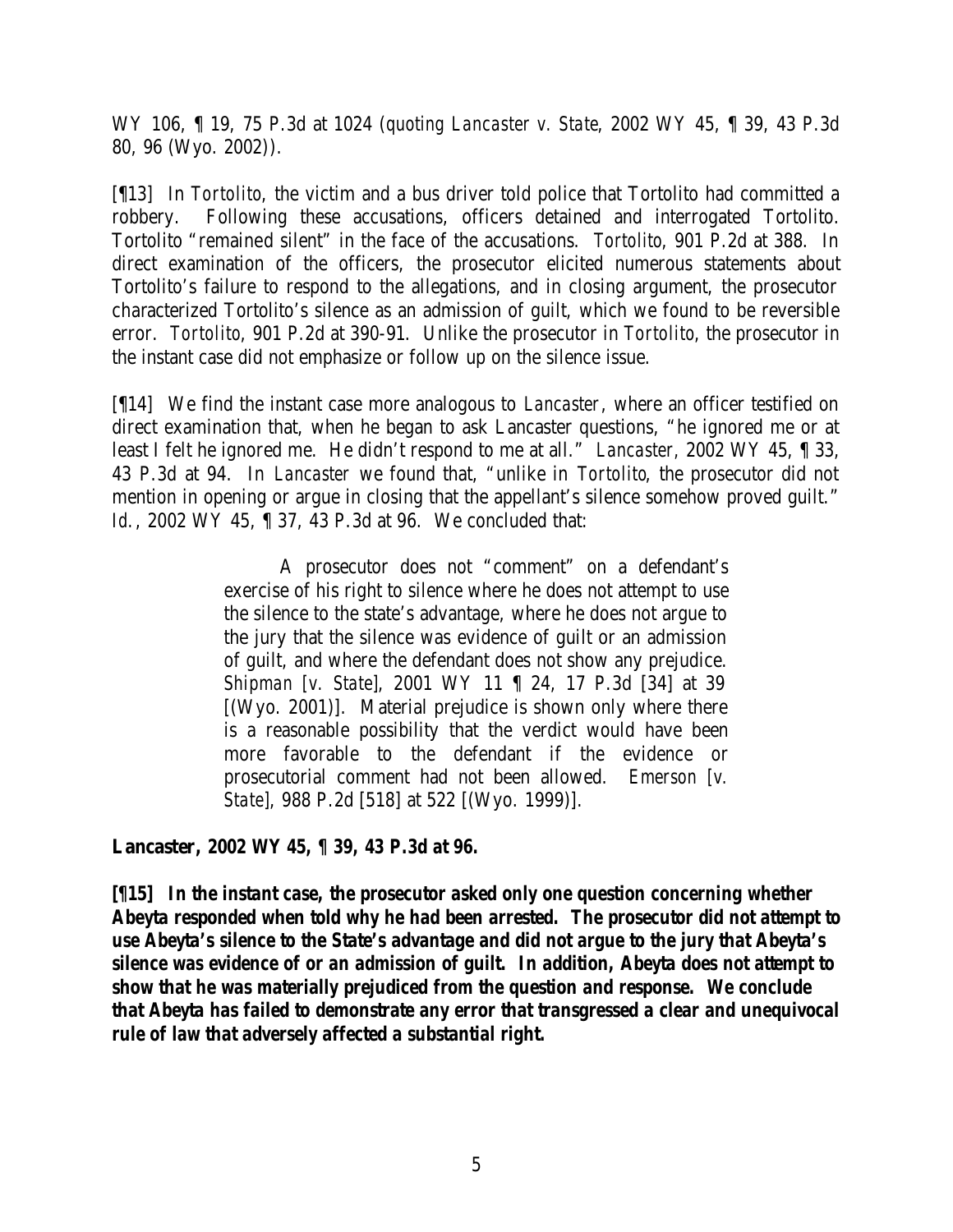**JURY FUNCTION USURPED**

*[¶16] Abeyta next claims that the prosecutor elicited comments from Officer Alpizar that usurped the jury's function of determining his guilt or innocence. Abeyta contends that Officer Alpizar testified that he had reasonable suspicion to stop Abeyta because of Abeyta's actions and expressed the opinion that innocent people do not run from police. Abeyta argues that such testimony suggested he was guilty because he ran from Officer Alpizar.*

*[¶17] Officer Alpizar testified that he was on patrol driving east on Lincolnway, at about the 2200 block, when he received a radio call to locate an Hispanic male wearing a white t-shirt and blue jeans. The suspect had left a crime scene somewhere in the 2500 block of East Ninth. The officer saw a man matching this description running across Lincolnway and followed him. As soon as the man saw the police car, he ran away.*

[¶18] On direct examination of the officer, the following dialogue took place:

[PROSECUTOR:] You said he tried to hide from you. How did he do that?

[OFFICER:] He turned his head and saw the patrol vehicle. At that time rather than stopping he continued to run and went around, if I may, around the wall and hid behind the wall by the entrance at Taco Bell.

[PROSECUTOR:] What did you do?

[OFFICER:] I stopped the vehicle as soon as I had visual of this person. I got out of the patrol vehicle and I said, Police, stop. I then said, Please come out, I need to have a word with you. The gentlemen looked out, saw me, but he refused to move. Once again I said, I need to have a word with you. At that time by then I had enough probable cause— I'm sorry—I had enough reasonable suspicion to believe that this person may be the person that the attempt to locate was referring to on the radio.

[PROSECUTOR:] What made you draw that conclusion I guess? Why?

[OFFICER:] I drew my conclusion based not only on his appearance, which matched the description on the attempt to locate, but his actions. Any other person wouldn't have run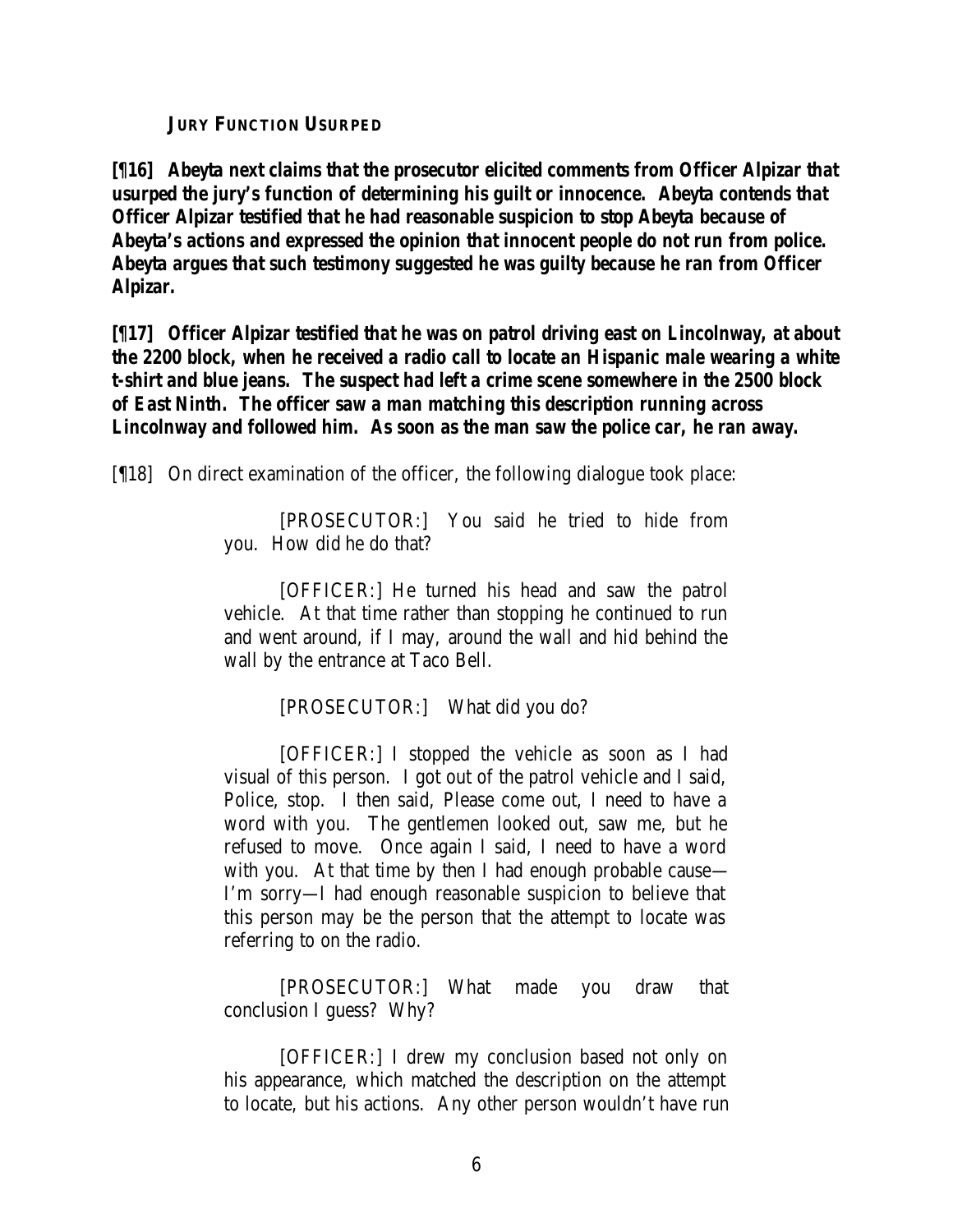from the police. They would have stopped. Most people are very helpful. They tend to want to stop and talk to police officers and find out if there is anything they can do to assist. Rather this person [ran] away from the police vehicle at first. Then once I verbalized my command, he refused to comply.

*[¶19] Abeyta concedes that this line of questioning was not necessarily improper had the officer merely stated that Abeyta's actions made him believe they found the right person. However, he contends that the officer's recitation of how to view the evidence was improper.*

*[¶20] Since defense counsel did not object to this line of questioning at trial, we again apply the plain error standard. Abeyta asserts in his appellate brief that plain error has been proved because the "record is clear that the prosecutor elicited improper opinion testimony that . . . Abeyta must be guilty because of his actions. . . . Abeyta has been prejudiced by both [of] the comment[s] because it is the jury's function to determine if . . . Abeyta is guilty. Plain error has been proven."*

*[¶21] To support his assertion, Abeyta relies on* **Lancaster***, 2002 WY 45, ¶ 48, 43 P.3d at 99 (***quoting Huff v. State***, 992 P.2d 1071, 1079 (Wyo. 1999)):*

> *"This Court has consistently recognized that it is the jury's duty to resolve the factual issues, judge the credibility of the witnesses, and determine the guilt or innocence of a criminal defendant. . . ."*

*. . . "Like opinions as to guilt, opinions as to the veracity, or lack thereof, of the victim or defendant are fundamentally objectionable if those opinions have the capacity to decide the case* for *the jury."* **Curl [v. State]***, 898 P.2d [369] at 374 [(Wyo. 1995)] (emphasis in original).*

*See also Bennett v. State*, 794 P.2d 879, 882-83 (Wyo. 1990) and *Stephens v. State*, 774 P.2d 60, 66-67 (Wyo. 1989) (where this Court condemned eliciting opinion testimony).

*[¶22] We presume prejudice when the prosecutor elicits an express opinion as to the guilt of the defendant.* **Taylor v. State***, 2001 WY 13, ¶ 21, 17 P.3d 715, 722 (Wyo. 2001). In the instant case, the prosecutor did not elicit an express opinion as to Abeyta's guilt. He asked the officer why he had concluded that he had reasonable suspicion to believe that Abeyta was the person to whom the attempt-to-locate call was referring. The officer did not directly express an opinion that "innocent people do not run." Instead, the officer testified that his decision to stop Abeyta was based on Abeyta's appearance and actions. The officer's testimony explained his decision to apprehend the suspect and*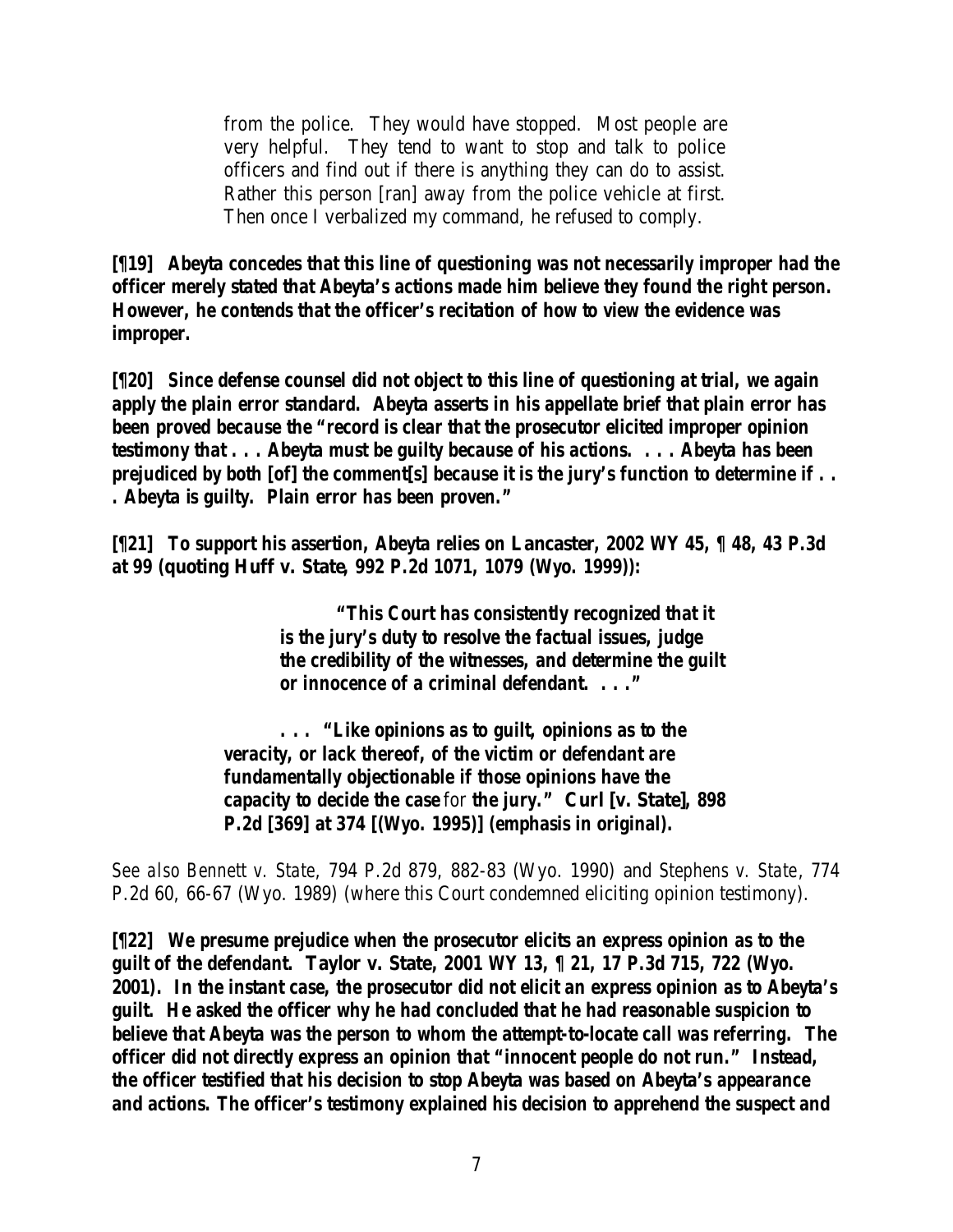*was not a direct comment on Abeyta's guilt or innocence. We conclude that Abeyta has not met his burden of establishing plain error because he has not demonstrated that a clear and unequivocal rule of law was violated or that any substantial right was prejudiced thereby. Nevertheless, we caution prosecutors that questioning along these lines is fraught with danger and should be avoided unless directed at a particular fact at issue. Poorly disguised questions aimed at eliciting opinions as to guilt are no more acceptable than direct questions posed for the same purpose.*

#### *WAIVER OF RIGHTS*

[¶23] Abeyta attempted to waive not only a pre-sentence investigation (PSI) report, but also attempted to waive his right to be present at sentencing. On the day of sentencing, Abeyta's counsel filed a document entitled "Defendant's Waiver of PSI and Right to be Present at Sentencing." However, a person charged with a felony in Wyoming may not waive the PSI report; at most, with the parties' consent, a court may permit the report to be filed after sentencing. W.R.Cr.P. 32(a)(1); *Reyna v. State*, 2001 WY 105, ¶ 16, 33 P.3d 1129, 1134 (Wyo. 2001) (PSI cannot be waived by plea agreement for any felony).

[¶24] In addition, a defendant in a felony case "shall" be present "at the imposition of sentence . . .." W.R.Cr.P. 43 provides:

> (a) *Presence required.* – The defendant shall be present at the initial appearance at the arraignment, at the time of the plea, at every stage of the trial including the impaneling of the jury and the return of the verdict, and at the imposition of sentence, except as otherwise provided by this rule.

> (b) *Continued presence not required.* – The further progress of the trial to and including the return of the verdict shall not be prevented and the defendant shall be considered to have waived the right to be present whenever a defendant, initially present:

> > (1) Is voluntarily absent after the trial has commenced (whether or not the defendant has been informed by the court of the obligation to remain during the trial); or

> > (2) After being warned by the court that disruptive conduct will cause the removal of the defendant from the courtroom, persists in conduct which is such as to justify exclusion from the courtroom.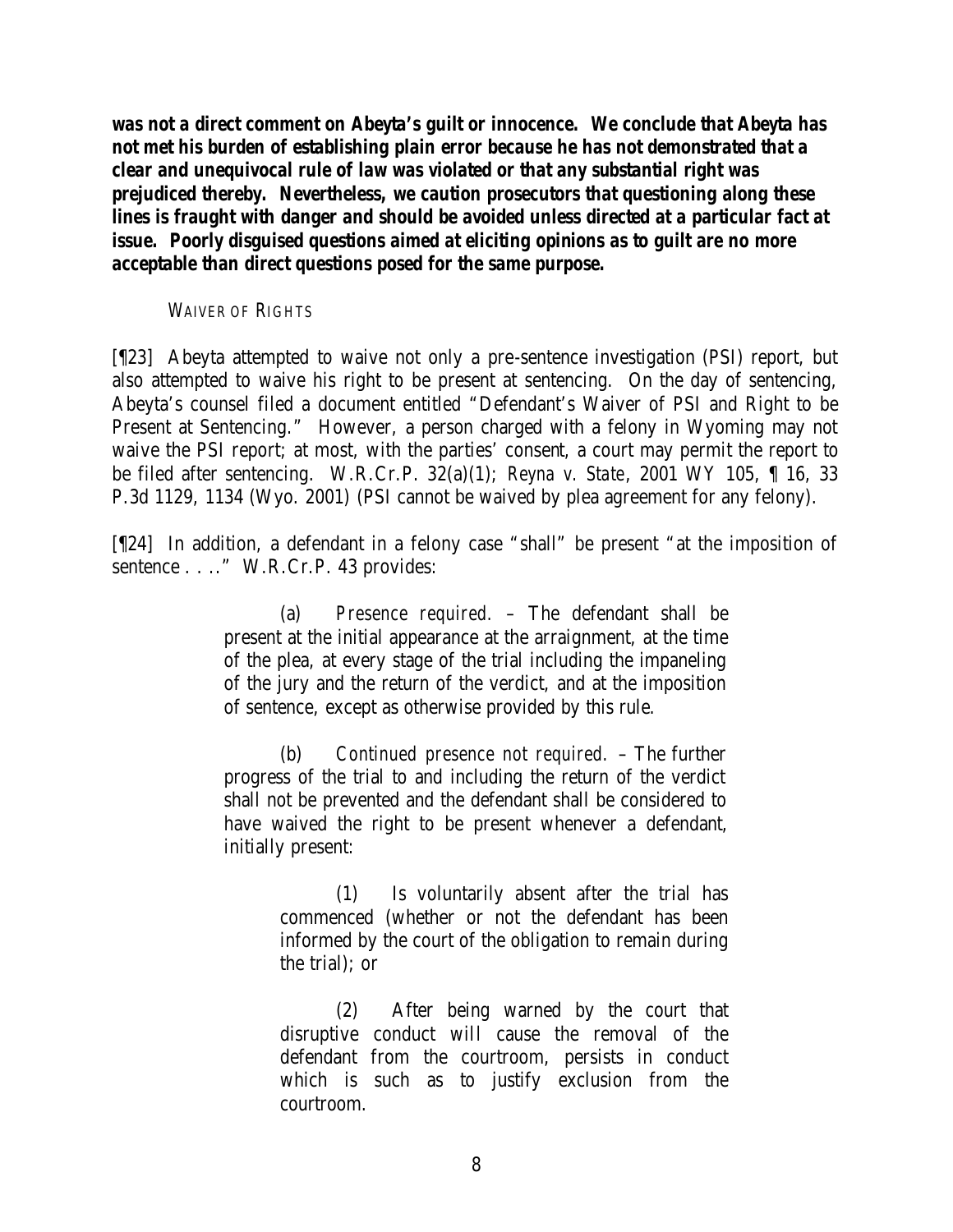(c) *Presence not required.* – A defendant need not be present in the following situations:

> (1) A corporation may appear by counsel for all purposes;

> (2) In prosecutions for offenses punishable by fine or by imprisonment for not more than one year or both, the court, with the written consent of the defendant, may permit arraignment, plea, trial, and imposition of sentence in the defendant's absence;

> (3) At a conference or argument upon a question of law; and

> > (4) At a reduction of sentence under Rule 35.

See also Wyo. Stat. Ann. § 7-11-202 (LexisNexis 2003).<sup>4</sup> The rule generally incorporates the constitutional guarantees associated with a defendant's "right to be present during every stage of the criminal proceeding that is critical to its outcome if his presence would contribute to the fairness of the proceeding." *Seeley v. State*, 959 P.2d 170, 177 (Wyo. 1998).

[¶25] None of the rule's listed exceptions, including those implicating a defendant's waiver of his presence at sentencing, apply to the circumstances of the instant case. Subsection (b) only applies to trial proceedings "to and including the return of the verdict . . .." Subsection (c)(2) specifically applies to misdemeanor cases, evincing an intent that subsection (a) is mandatory regarding a defendant's presence at sentencing in a felony case. *See, for example, United States v. Songer*, 842 F.2d 240, 243-44 (10<sup>th</sup> Cir. 1988) and *State v. Koopmans*, 210 Wis.2d 670, 563 N.W.2d 528, 532-33 (1997). Accordingly, we will

<sup>4</sup> Wyo. Stat. Ann. § 7-11-202 provides:

Except as otherwise provided by this section, the defendant shall be present at the arraignment, at every stage of the trial, including the impaneling of the jury, and the return of the verdict and at the imposition of sentence. In prosecution for offenses not punishable by death, the defendant's voluntary absence after the trial has been commenced in his presence shall not prevent continuing the trial to and including the return of the verdict. A corporation may appear by counsel for all purposes. In prosecutions of all misdemeanor cases, the court, with the written consent of the defendant, may permit arraignment, plea, and imposition of sentence in a defendant's absence. The defendant's presence is not required at a reduction of sentence hearing.